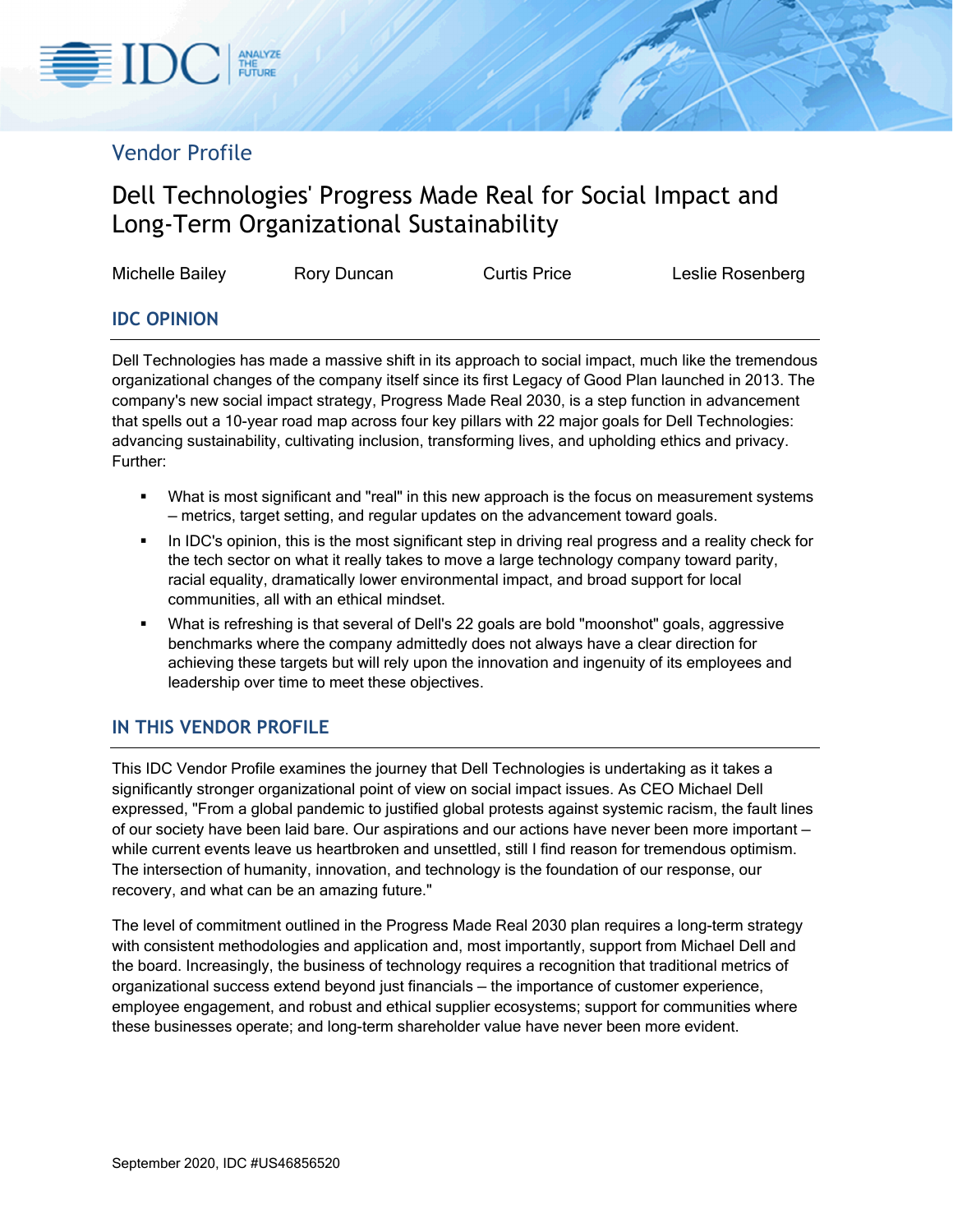In fact, Dell Technologies is seeing a high proportion of RFPs around the globe include some aspect of social impact requirements and are similarly attributing significant sales to social impact.

With this blueprint, Dell makes it clear that delivering on social impact is now a business imperative for the organization and its measurement-based design leads to better transparency and accountability across all its key stakeholders.

### **SITUATION OVERVIEW**

If ever a technology company was to reset its social impact agenda, 2020 was the year to do it. The global pandemic of COVID-19 has exposed layers of societal disparity in digital capabilities, healthcare, education, and local towns and governments. Widespread social unrest and demands for racial justice have been the wake-up call that had been brewing in the technology sector for the past five years. Bridging the gap between equality in hiring, environmental impact, support for local communities, and a focus on how technology can be used for good (and not to the detriment of society) has all been painfully exposed in the first half of 2020.

Dell Technologies had been working toward its Progress Made Real Plan over the past 18 months and has made significant senior hires to lead the teams that will need to carry this agenda forward for the next decade (see Figure 1). The hiring of Brian Reaves as chief diversity and inclusion (D&I) officer in 2017 was the first indication that Dell Technologies planned to take a more serious approach to diversity and inclusion and changing corporate culture. Later, the centralization of personnel for sustainability and communities as an extension to the global communications department under JJ Davis, now chief corporate affairs officer, has helped drive focus and minimize duplication of effort. The corporate affairs office also hosts operations for Progress Made Real to ensure continued movement against the goals as well as collaboration and accountability across the business. This preparedness bodes well for organizational success. Michael McLaughlin also serves as chief ethics and compliance officer. If Dell had not made these investments and put in place the organization structure, the level of change would probably make attainment very difficult in the face of a pandemic and recession.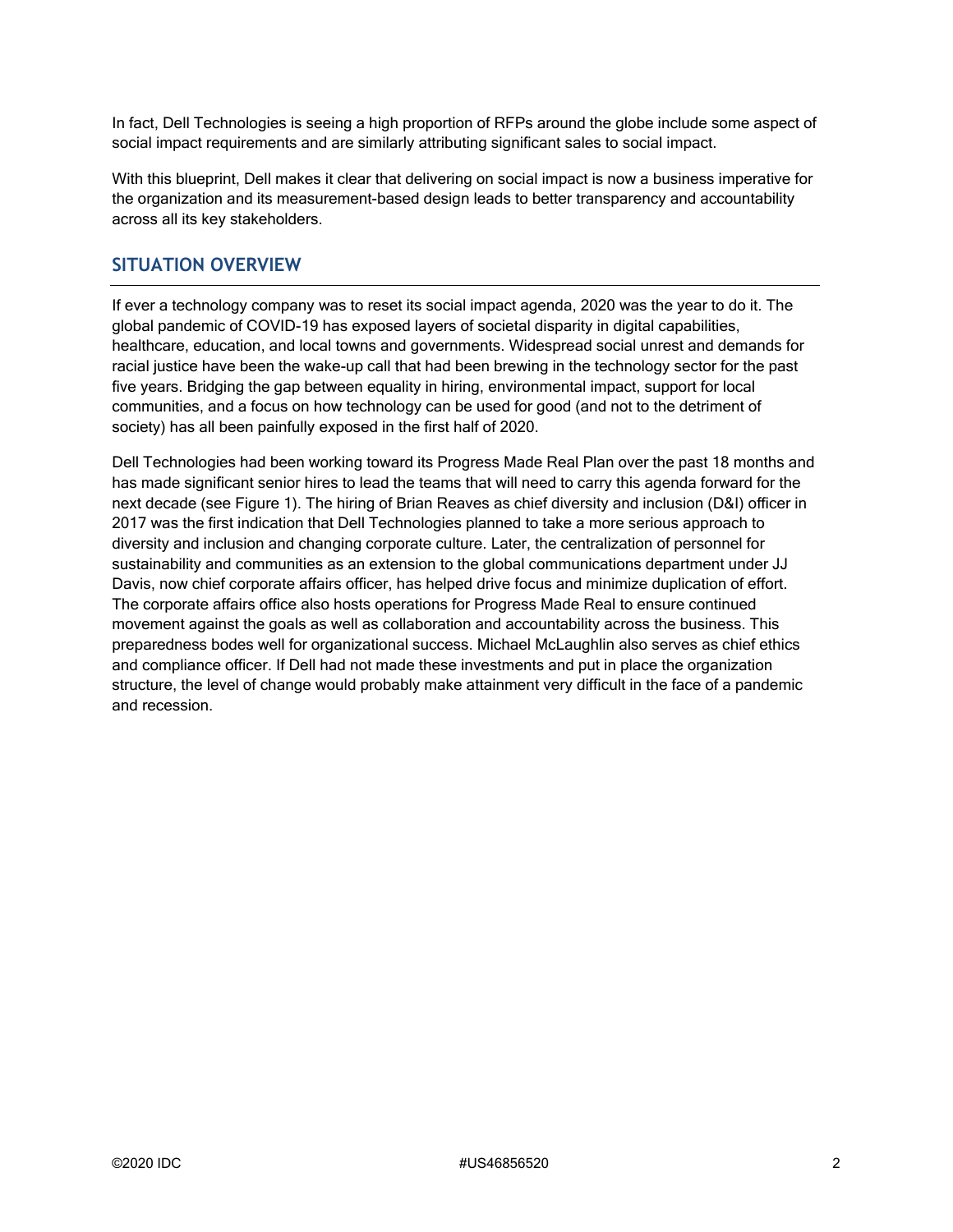### **FIGURE 1**

## **Overview of Dell Technologies' Progress Made Real 2030**

Our Social Impact Goals for 2030



Advancing Sustainability

#### **Moonshot Goal**

By 2030, for every product a customer buys, we will reuse or procession of the material contains a construction of the material product. To the material contains and the material contains and the material contains and the material contains and contains a contain the material. More t material

#### **Other Goals**

- -<br>We will reduce Scopes 1 and 2 greenhouse gas emissions by<br>50% by 2030
- We will source 75% of electricity from renewable sources<br>across all Dell Technologies facilities by 2030 and 100%<br>by 2040
- We will reduce the energy intensity of our entire product<br>portfolio by 80% (FY12-FY21)
- .<br>We will partner with our direct material suppliers to meet a<br>science-based greenhouse gas emissions reduction target<br>of 60% per unit revenue by 2030
- We will drive sustainability improvements in our global<br>workplaces through 2030
- Each year through 2030, we will show continued<br>commitments to provide healthy work environments where<br>people can thrive
- .<br>Each year through 2030, we will deliver future<br>development for workers in our supply chain ver future-ready skills
- Each year through 2030, we will continue engagement with<br>the people who make our products

Source: Dell, 2020



### Cultivating Inclusion

**Moonshot Goal** 

By 2030, 50% of our global workforce and 40% of our global people leaders will be women

#### Other Goals

By 2030, 25% of our U.S. workforce and 15% of our U.S.<br>people leaders will be Black/African American and Hispanic/<br>Latino minorities

- Each year through 2030, 90% of our employees will rate<br>their job as meaningful
- By 2030, 50% of our employees will pa<br>Resource Groups to drive social impact will participate in Employee
- · Each year through 2030, 75% of our employees will believe<br>their leader is inspiring
- By 2030, 95% of our employees will participate in annual<br>foundational learning on key topics such as unconscious<br>bias, harassment, microaggression and privilege

Each year through 2030, 50% of the people empowered<br>by our social and education initiatives will be girls, women or<br>underrepresented groups



With our Progress Made Real Plan for 2030, we are taking our next bold step toward making progress real. We will use these

goals to build our social impact strategies over the next decade. Please see our 2030 Goals Dashboard for the scope of<br>these goals and how we measure.

#### **Transforming Lives**

#### **Moonshot Goal**

With our technology and scale, we will advance health, education and economic opportunity initiatives to deliver<br>enduring results for 1 billion people by 2030

#### Other Goals

Each year through 2030, 50% of the people empower<br>by our social and education initiatives will be girls, wor<br>underrepresented groups

- By 2030, we will use our expertise and technology to help<br>1,000 nonprofit partners digitally transform to better serve<br>their communities
- Each year through 2030, 75% of our employees<br>narticinate in giving or volunteerism in their com te in giving or vo



### **Upholding Ethics & Privacy**

#### **Moonshot Goal**

By 2030, we will fully automate our data control proce By 2030, we will fully automate our data control processes,<br>making it easier for our customers to control their personal<br>data

#### Other Goals

By 2030, 100% of our employees will demonstrate their<br>commitment to our values criteria

.<br>By 2030, 100% of the direct partners we do business with<br>will demonstrate their commitment to our values

## **Company Overview**

Dell Technologies includes Dell, Dell EMC, SecureWorks, Virtustream, and VMware, delivering a broad portfolio of technology and services for the data era. Headquartered in Round Rock, Texas, Dell Technologies has over 165,000 employees globally and FY20 revenue exceeding \$92 billion. Dell is a market leader in enterprise technology solutions.

### **Company Strategy**

### *Diversity and Inclusion*

At the heart of Dell Technologies Cultivating Inclusion pillar is a focus on its ability to attract new talent that better reflects the demographics of its evolving customer base and shifts in consumer spending toward women and under-represented minorities. The mission of this organization is to build a pipeline and hire new talent, as well as to develop, foster, and retain a diverse employee base to unlock higher levels of employee engagement and uncover new ideas in support of innovation at scale.

The D&I program has a singular, but powerful, moonshot goal focused on parity for women:

 By 2030, 50% of Dell's global workforce and 40% of Dell's global people leaders will be women. This is a dramatic shift from today where 31% of its global workforce is women and 24% of people leaders are women.

This goal is significant in that it far exceeds the overall technology sector for D&I, which averages 24% women overall. In addition to new talent management programs, recruiting programs, and seeking out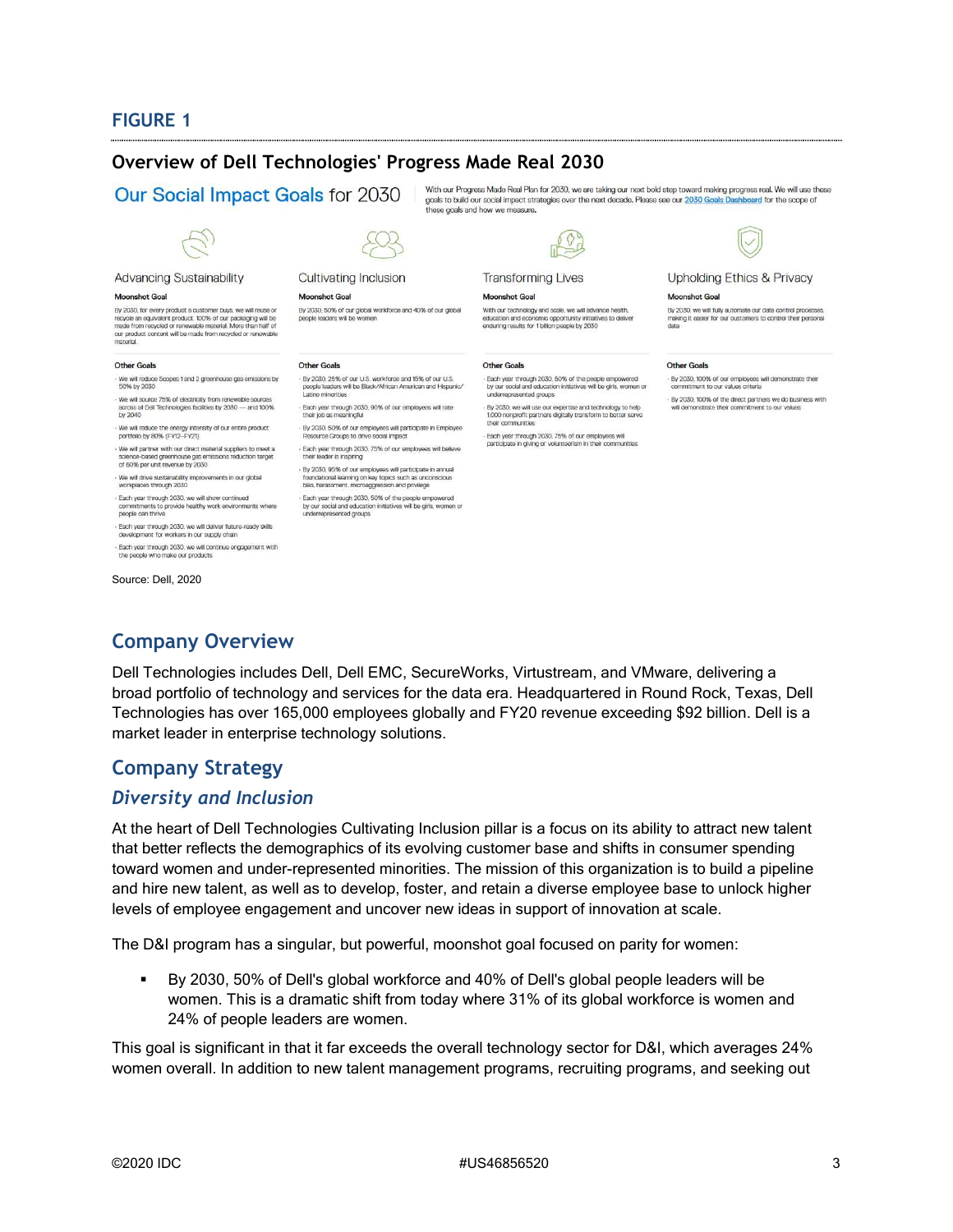candidates with nontraditional two-year degrees or reskilling courses, Dell continues support for its Diversity Leadership Accelerator Program (DLAP), which focuses on removing roadblocks for diverse talent in its midlevel manager leadership pipeline.

### Another goal of significance is a focus on *underrepresented minorities*:

 By 2030, 25% of Dell's U.S. workforce and 15% of its U.S. people leaders will be Black/African-American and Hispanic/Latino minorities, up from 13% and 10%, respectively, today. Dell is actively working with universities and colleges such as Morehouse College and Northeastern University to support diverse recruiting practices and backing for internships.

Diversity alone does not mean inclusion. An important aspect of Dell Technologies D&I plan is to change the overall culture of the organization in support of broad employee engagement and a focus on management excellence and then more specifically work toward support for women and underrepresented minorities. Internal training, skills improvement, and outreach to nonprofits and educational institutions are cornerstones for driving this change. Further:

- Through 2030, 90% of employees will *rate their job as meaningful* (93% today).
- By 2030, 50% of employees will participate in *Employee Resource Groups* to drive social impact (33% today). Dell currently has 13 ERGs with 412 chapters in 60+ countries.
- Each year through 2030, 75% of employees will believe their *leader is inspiring* (83% today) as part of annual employee survey.
- By 2030, 95% of employees will participate in annual *foundational learning* such as unconscious bias, harassment, and microaggressions (15% today; 20,000 employees so far have taken programs focused on allyship).
- Each year through 2030, 50% of the people empowered by Dell's social and education initiatives will be girls, women, or under-represented groups and privilege (52% today).

Dell's D&I team believes that empathy is the root of inclusion. More recently, it is relying upon teams such as the Global Diversity Action Council to build policies and solutions from the ground up and work with business units and not just the executive leadership team or HR. The recently created Diversity and Inclusion Ambassador Program has certified 76 individuals to act as ambassadors advocating for the business imperative of diversity and inclusion, internally with their peers and externally with customers and partners. This approach is critical to ensure that everyone has a chance to weigh in on what is important and provide feedback from all aspects of the organization and will likely lead to better outcomes over time.

It is also worth noting that in addition to the Progress Made Real reporting, Dell also has a dedicated report on D&I, which was published for its second year, further demonstrating Dell's commitment to transparency and doing better in this area.

### *Sustainability*

- The Dell Technologies Advancing Sustainability pillar's "moonshot" goal is made of three parts and focuses on *driving the circular economy,* with an emphasis on sustainable and innovate design, reuse, and recycling and using sustainable materials. Moonshot goals include:
	- By 2030, every product a customer buys, Dell will reuse or recycle an equivalent product. In FY20, Dell collected 9.1% of products sold versus recovered, as measured by weight. The company is shifting from weight as a measure to a product-by-product equivalent.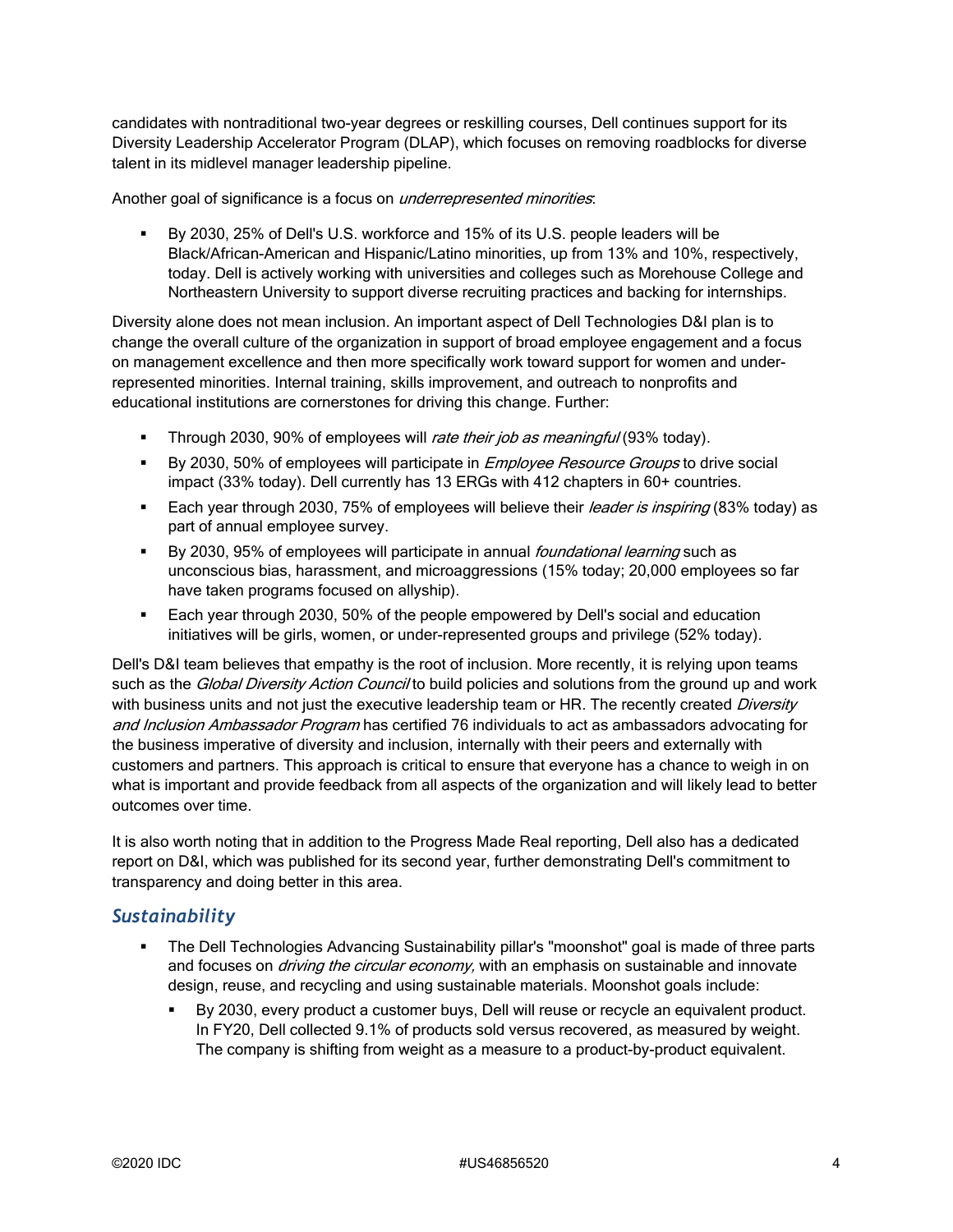- 100% of Dell's packaging will be made from recycled or renewable materials. Currently, recycled/renewable material content comprises 85% in packaging, which is a testament to Dell's leadership in this area.
- **More than half of Dell's product content will be made from recycled or renewable** materials. Currently, there is less than 5% of recycled/renewable material content in products.
- Other goals aligned to *protecting the planet* focusing on protecting natural resources and climate change and — include:
	- Reduce Scopes 1 (owned and controlled emissions) and 2 (indirect emissions from purchased resources) greenhouse gas (GHG) emission by 50% by 2030.
	- Source 75% of energy from renewal sources by 2030 and 100% by 2040.
	- Reduce the energy intensity across the full product portfolio by 80% (2011–2020).
	- **Partner with materials suppliers to reduce GHG to target 60% per unit revenue by 2030.**
	- And within its workplaces:
		- Reduce freshwater use in owned facilities by 25% in locales with high water stress and by 10% elsewhere.
		- Reduce workplace plastic waste by 90%.
- Dell's Supply Chain Sustainability Report, which commenced in 2015, illustrates its commitment to supply chain transparency, providing visibility into ethical practices across its supply chain and providing partners with best practices. Goals aligned to ethical practices across the supply chain are focused on driving deeper engagement with and *championing* those who build products and include:
	- Each year through 2030, show continued commitments to provide healthy work environments where people can thrive.
	- Each year through 2030, deliver future-ready skills development for workers in our supply chain.
	- Each year through 2030, continue engagement with the people who make products.

Achieving all goals is aligned to business units to ensure that there is synergy and support across the entire organization, and its annual Progress Made Real report highlights the measurable progress of its investments in environment and sustainability to date.

In addition, Dell provides the opportunity for employees to take even more action on sustainability efforts through its Innovation Incubator program that empowers companywide teams to innovate and create new ideas for sustainability similar to the processes used by the CTO organization for creating new Dell products and solutions. Examples include new packaging materials and rethinking batteries used in devices. The company is beginning to investigate the use of blockchain and the impact on supply chains and traceability.

Increasingly, Dell is seeing customers proactively ask about Dell's sustainability practices as part of the RFI process. Dell's commitment to its CSR practices extends out to its customers involving them in customer advisory boards and collaborating on guidance and expectations for surrounding sustainability.

Dell is clearly committed to advancing sustainability internally with its own best practices and externally in helping enable its customers and technology as well as selling and supply chain partners globally to make sustainability a critical part of doing business with Dell. IDC believes that as governments are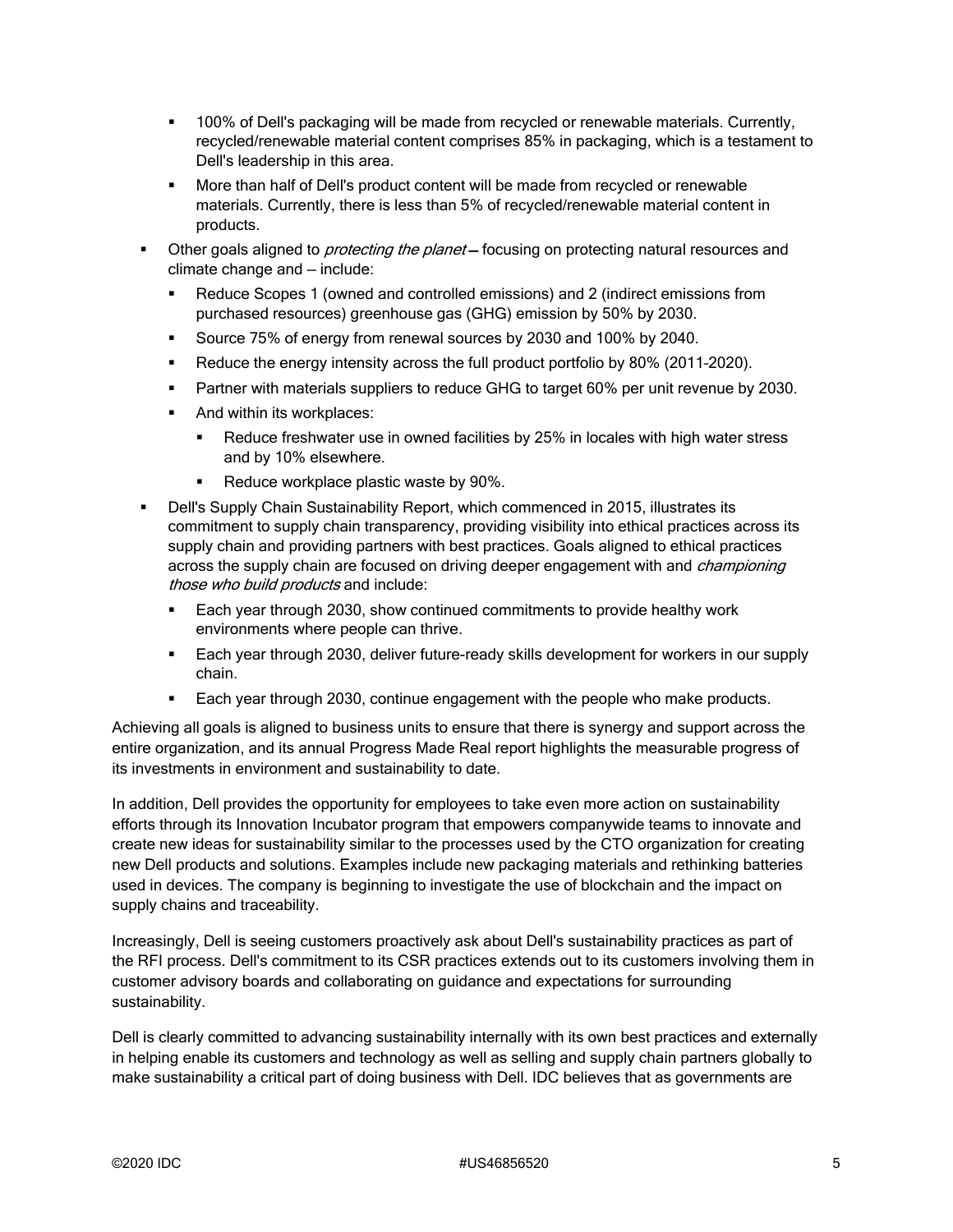taking a more politically and measured approach to the environment and the planet, which in some cases has proven ineffective due to bureaucracy, the private sector is stepping forward with defined, measurable, and actionable programs for environmental sustainability success. Dell has demonstrated its commitment with its Progress Made Real initiative, goals, and accountability programs.

## *Communities at Risk*

Dell has strength in serving educational and healthcare institutions across its business. This foundation of solutions-based selling has led to deep relationships and industry expertise and partnerships.

It is no surprise, given recent events from the pandemic and school/work from home, that Dell Technologies would leverage its capabilities in the health and education sectors to transform the lives of 1 billion people by 2030 under its Transforming Lives pillar. The moonshot goal is:

 Advance health, education, and economic opportunity initiatives to deliver enduring results for 1 billion people by 2030 (46.5 million reached).

Dell will also build upon its existing volunteerism programs and giving organization to dramatically expand its assistance to mission-based organizations and nonprofits. Dell expert employees will volunteer their time to advance the digital capabilities of these socially driven organizations. Further:

- By 2030, we will use our expertise and technology to help 1,000 nonprofit partners shift to digital capabilities to better serve their communities (5 today).
- Each year through 2030, 75% of our employees will participate in *giving or volunteerism* in their communities.

IDC believes that this shift to support for social entrepreneurs and leveraging the capabilities of Dell employees will have a dual outcome of not just improving local communities but will also lead to enhanced employee engagement. The events of 2020 have seen active volunteerism rates at an alltime high at technology organizations, largely driven by the desire of employees to give back to their local communities. This move by Dell will have long-term sustainable benefits, internally and externally.

## *Upholding Ethics and Privacy*

Dell Technologies was named an honoree of the World's Most Ethical Companies award by Ethisphere in 2020 for the past seven consecutive years. Dell's emphasis on leading tone and digital tools continues to position the company as a leader in ethics. In addition, Dell's long-standing focus on data privacy and privacy by design continues to be the cornerstone for the company's unwavering customer commitment on making it easier for its customers to have full control over their data. The moonshot goal is:

 By 2030, fully automate data control processes, making it easier for customers to control their personal data. This will require investments in advanced privacy governance and risk management technologies.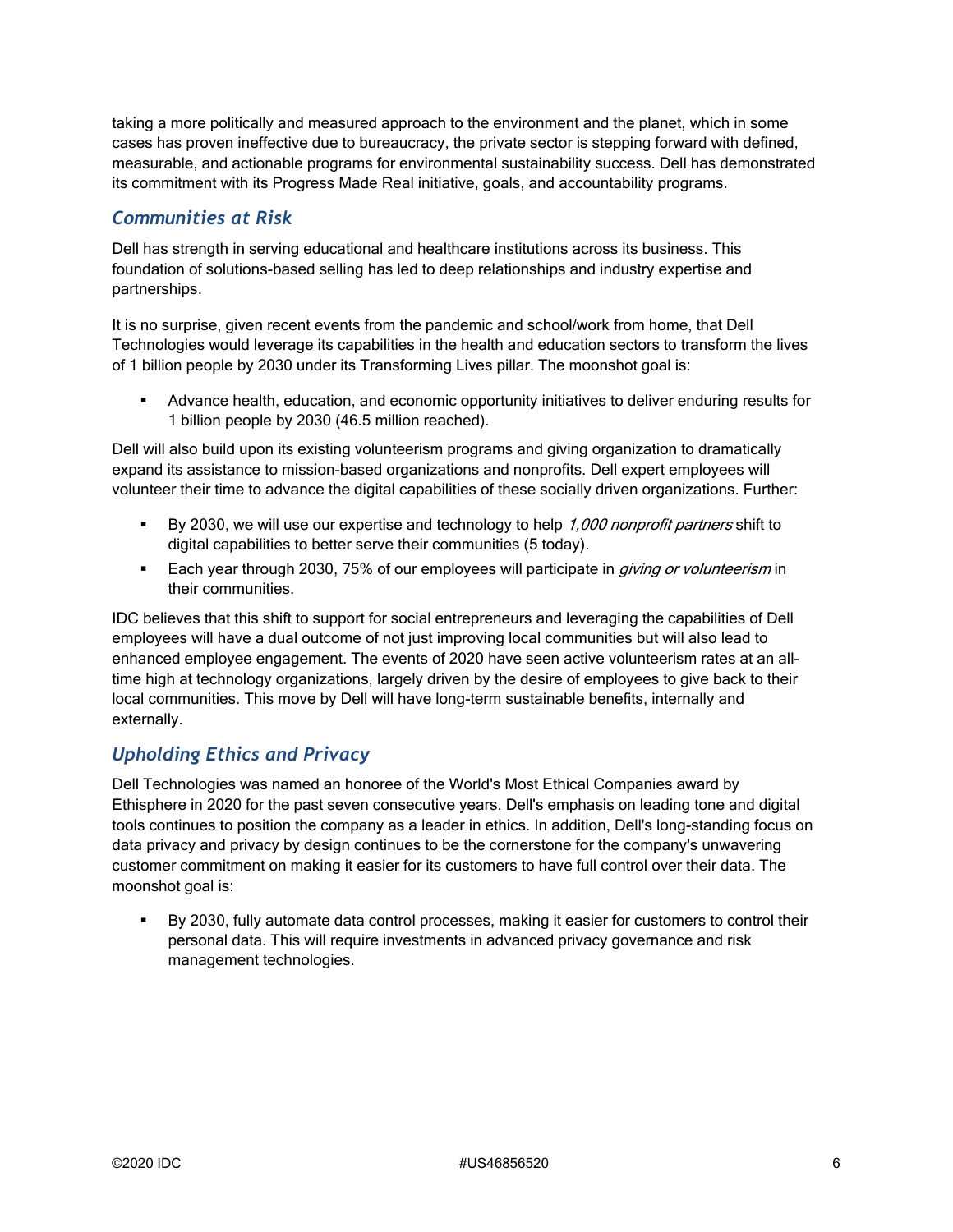Dell plans to expand its employees' commitment to its values criteria by asking its partners to also sign on to the values criteria. This includes the Dell Technologies' Code of Conduct for Partners to provide clearer expectations for compliance and the company's Digital Partner Program, where using an online portal direct partners can assess and enhance their anticorruption compliance programs. Further:

- By 2030, 100% of employees will demonstrate their commitment to values criteria.
- By 2030, 100% of direct partners will demonstrate their commitment to values criteria.

## **FUTURE OUTLOOK**

Dell Technologies has set some aggressive goals for advancing lives and improving sustainability. Key investments made by the organization over the past three years have made it possible to set these targets and scale its commitments. Even in the face of a global recession and pandemic, the company has been clear that this is an organizational priority from the very top with CEO Michael Dell and his executive leadership team. Dell's long-standing strength in sectors such as healthcare, education, and government has set a strong foundation for future additional work in local communities.

The new hires in its social impact teams and the streamlining of investments to core goals (and moonshot targets) put the company on the path to achieving repeatable and measurable impact. The transparency in reporting brings the company closer to aligning all its constituents — employees, partners, customers, and investors — on its point of view on social responsibility and its role in driving success for business impact (not just for good).

## **ESSENTIAL GUIDANCE**

## **Advice for Dell Technologies**

The Progress Made Real 2030 initiative from Dell Technologies is important in two major aspects. First, it provides alignment across the breadth of the organization on how important social impact success is as a corporate initiative and that it will be measured as a business imperative with transparency and accountability. Second is the honesty that underlies the reality of the 10-year period. Leadership has been clear that it has more work to do, it is not satisfied, and it has set aggressive goals (that may ultimately be aspirational) that will provide a blueprint for current and future managers who are facing a large change management exercise in corporate culture. This is very refreshing compared with other initiatives in the technology industry that have mediocre goals and already profess great success. Michael Dell has set the bar high in building out his corporate point of view.

Dell is already working on expanding its partnerships with local communities and social entrepreneurs to have a greater external impact on social issues (rather than an internal focus for change). Dell has the ability to drive incredible influence into its supply chain and work with traditional business partners to ensure compliance on elements of sustainability and cultivating inclusion globally into its ecosystem. Dell will be very effective if it can leverage additional budget from existing product, marketing and sales investments across events, customer engagements, and supplier relationships to include support and ROI for social impact.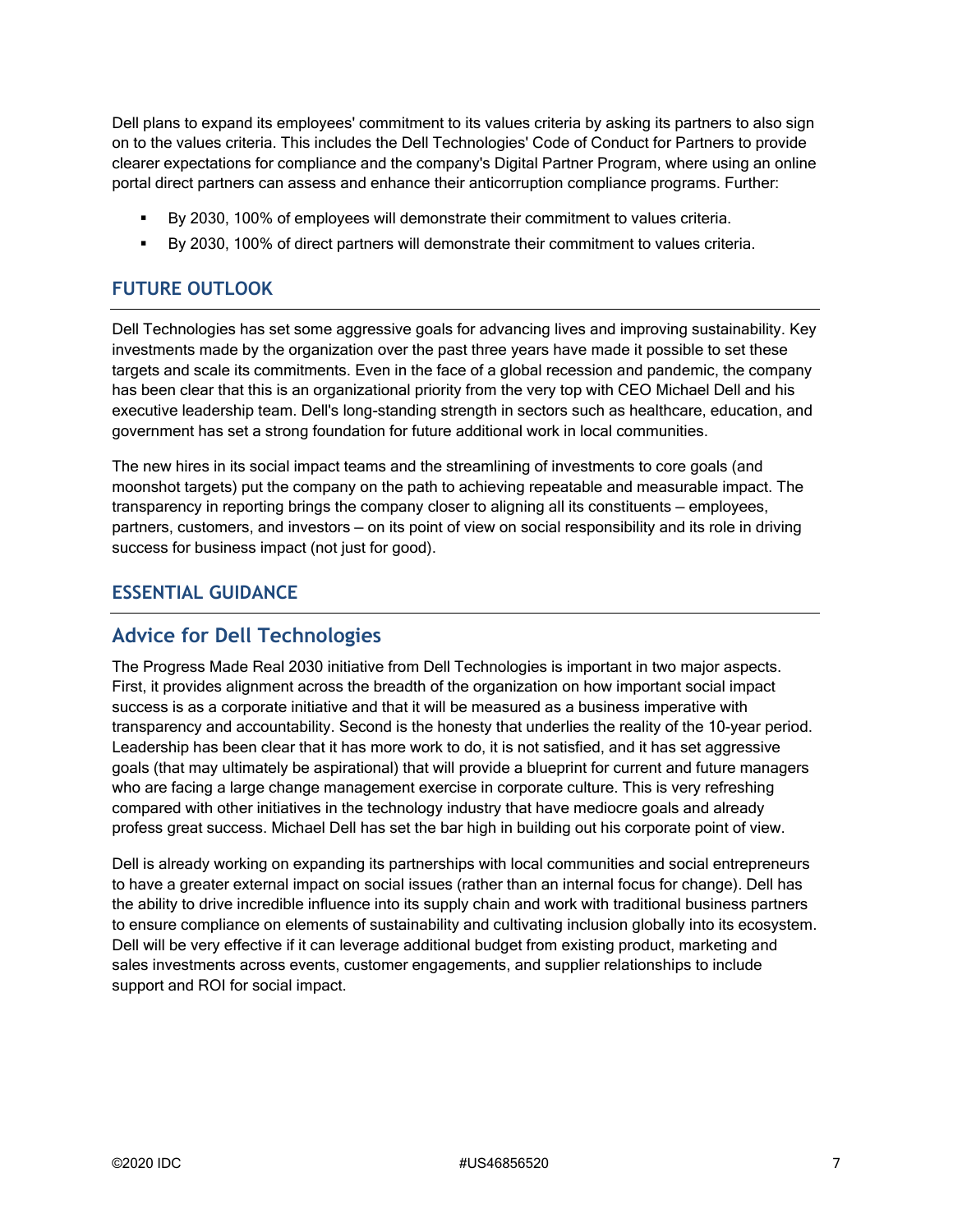## **LEARN MORE**

## **Related Research**

- Technology for Social Good: Responsible Contact Tracing (IDC #IcUS46391920, June 2020)
- Technology for Social Good: The Response to COVID-19 (IDC #US46220520, April 2020)
- Fighting COVID-19 with Emerging Technologies (IDC #IcUS45436820, March 2020)